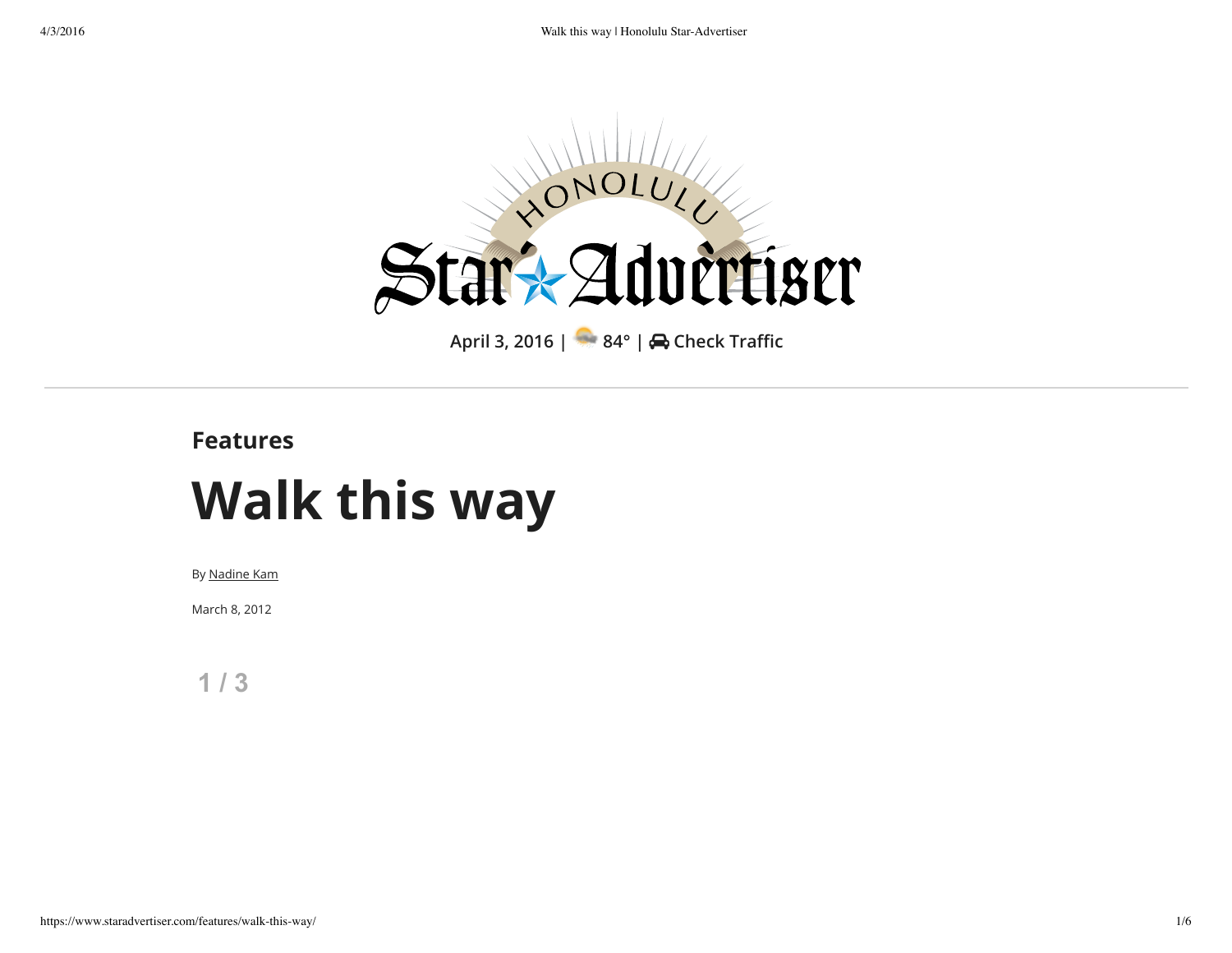

Few of us ever go through the trouble of learning the proper way to walk — much less walk in heels — and for a while I had the scars to prove it.

No, I didn't fall down. But I was walking through Waikiki one evening with friends, one of whom was happy to be breaking in a new pair of platform shoes. We were laughing and talking when she lost her footing and started clawing the air and everything around her, including my arm as I broke her fall. The scratches lingered for months,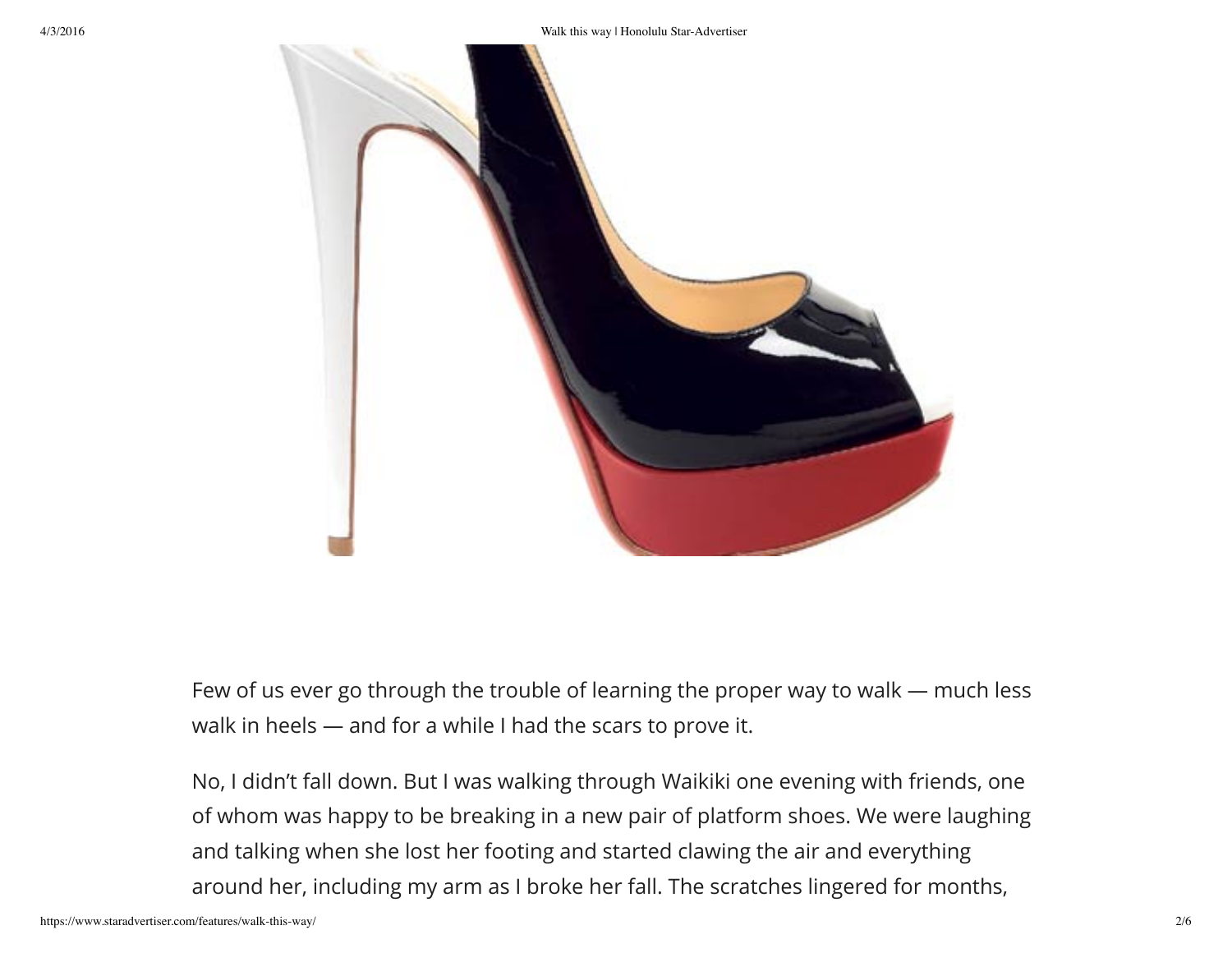and she ended up getting rid of those shoes.

## **'HEELS TO GO' WORKSHOP**

» **Where:** Ballet Hawaii studios, 777 S. Hotel St.

» **When:** 3-4:30 p.m. March 17

» **Cost:** \$35 in advance, \$40 at the door; to register, call 255-8120 or email qsandridge@gmail.com

» **Note:** Bring high-heeled shoes and large towel; wear comfortable clothing

Some people learn. But many others don't, and for those willing to risk spills and posture for the sake of a beauty ideal, Pam Sandridge is coming to your rescue.

The jazz-dance veteran and Pilates instructor couldn't help noticing the "weird, crablike crouch many adopt with sky-high heels," and, after seeing national news stories about the hazards of walking in heels, she concluded something must be done.

She noted that every woman interviewed for the stories understood the risks but insisted, "I'll never give up my heels."

So rather than fight a woman's impulse to look taller, leaner and sexier via stiletto, Sandridge will present "Heels to Go," an informational session to help women learn to balance the risks of heels with their rewards. The class will take place 3 to 4:30 p.m. March 17 at the Ballet Hawaii studios at 777 S. Hotel St. (the old Scan Design Building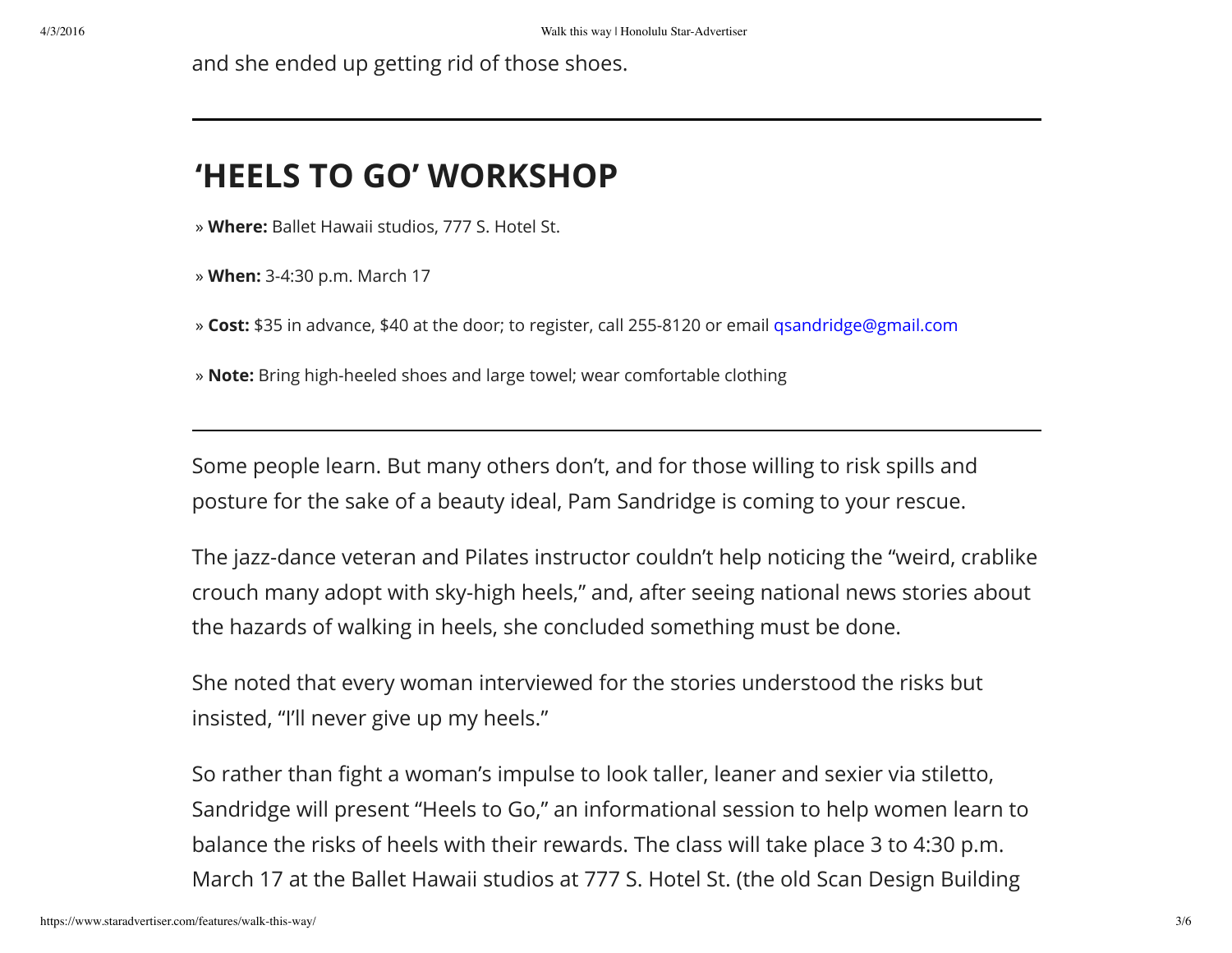4/3/2016 Walk this way | Honolulu Star-Advertiser

near King and Cooke streets).

The session will focus on strategies to employ before, during and after walking in heels for long-term well-being, improving awareness of core stability, and lengthening and releasing leg muscles so women "may strut upright with beautiful posture."

"I haven't been on heels for maybe a year or two, so I've really been doing my research from scratch," Sandridge said.

In that time, thanks to the magic of the platform sole, heel heights have risen from a maximum of about 31⁄2 inches to 5 inches. By raising the angle of the derriere 20 to 30 degrees, such heels are intended to cater to men's visual fantasies.

"Most very high heels are created by men because it does make legs look long and look more beautiful," Sandridge said. "You also kick butt, literally, because heels will tighten and lift your buttocks."

There's no fighting human nature, so rather than advocating for or against heels, Sandridge merely wants to arm women with knowledge of their bodies' response to the high heel and "how to work with it."

"You have to ask yourself, 'What am I feeling when I wear them? What part of me hurts?' Whether you're aware of it or not, you're paying for it."

THE EXERCISES follow the principles of Sandridge's COREography movement, which focuses on improving the body's alignment and core stability, developed to help dancers.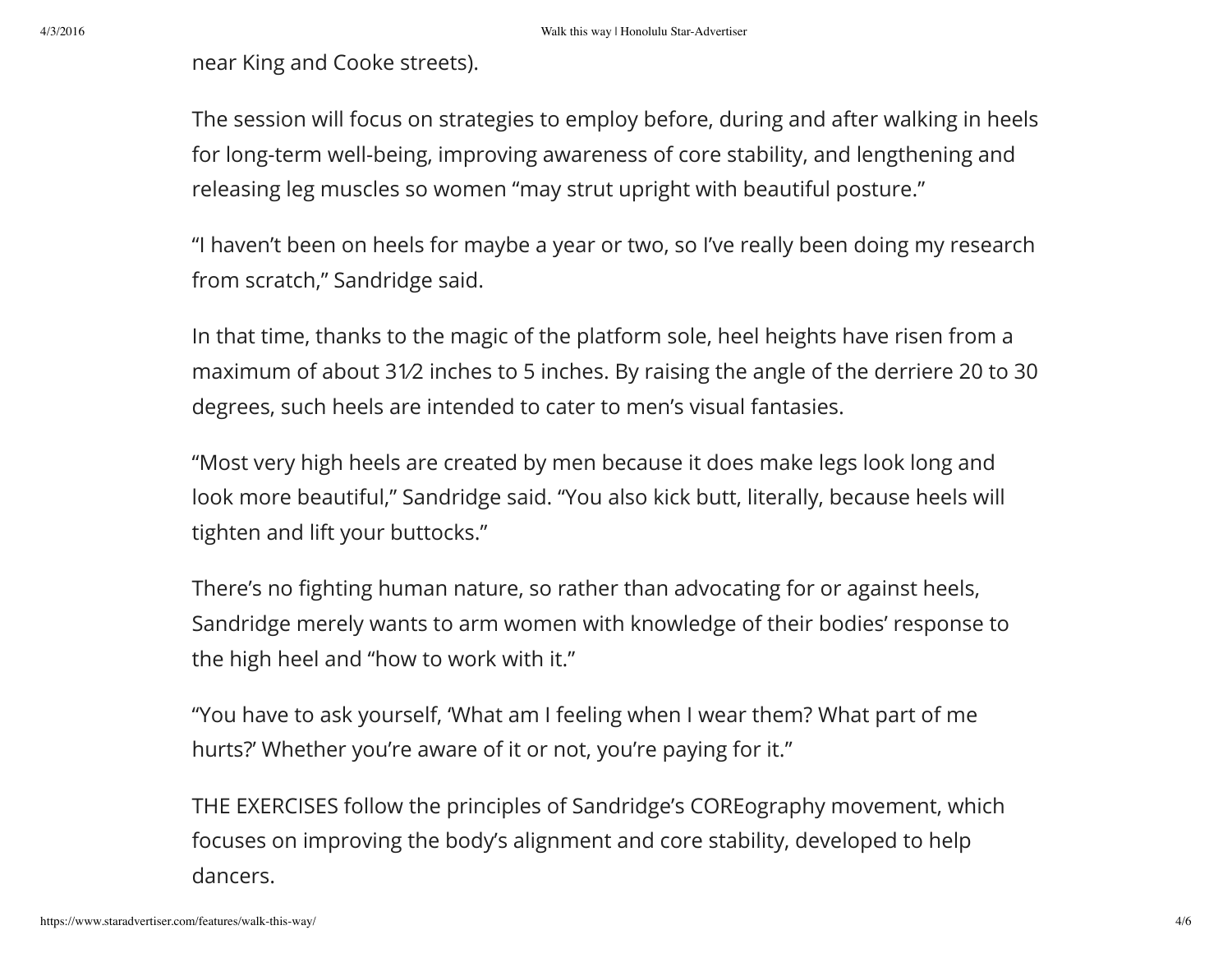"Dancers muscle their way through everything. They're willing go through extreme pain to do what they need to do, but they're crippled; they're very sore. That's who they are. That's who I was," she said.

She was able to find balance through Pilates and her studies of Feldenkrais, developed by Moshé Feldenkrais to improve movement through self-awareness.

Sandridge said women who think their shoes are hurting only their feet and legs have to understand how the whole body is affected.

"The legs carry the weight of the body. When this alignment is compromised and not immediately addressed, the effect can be painful, and residual effects can be felt much later."

In her quest to do the proper legwork for her class, Sandridge, who turns 65 this year and thought she was past the age of wearing 3-inch heels, gathered up her remaining three pairs for a road test.

"Consequently, blisters and minor aches inspired me to learn and create recovery and rehabilitation methods," she said.

Choosing to go out for a night on the town in 3-inch boots, she noticed her ribs and hips had to make an adjustment. With her training, she knew she had to shift her weight to keep it over her heels.

At her workshop, she invites women to bring in their heels so she can help individuals adjust and get the proper support. One of the most important rules, even when not in